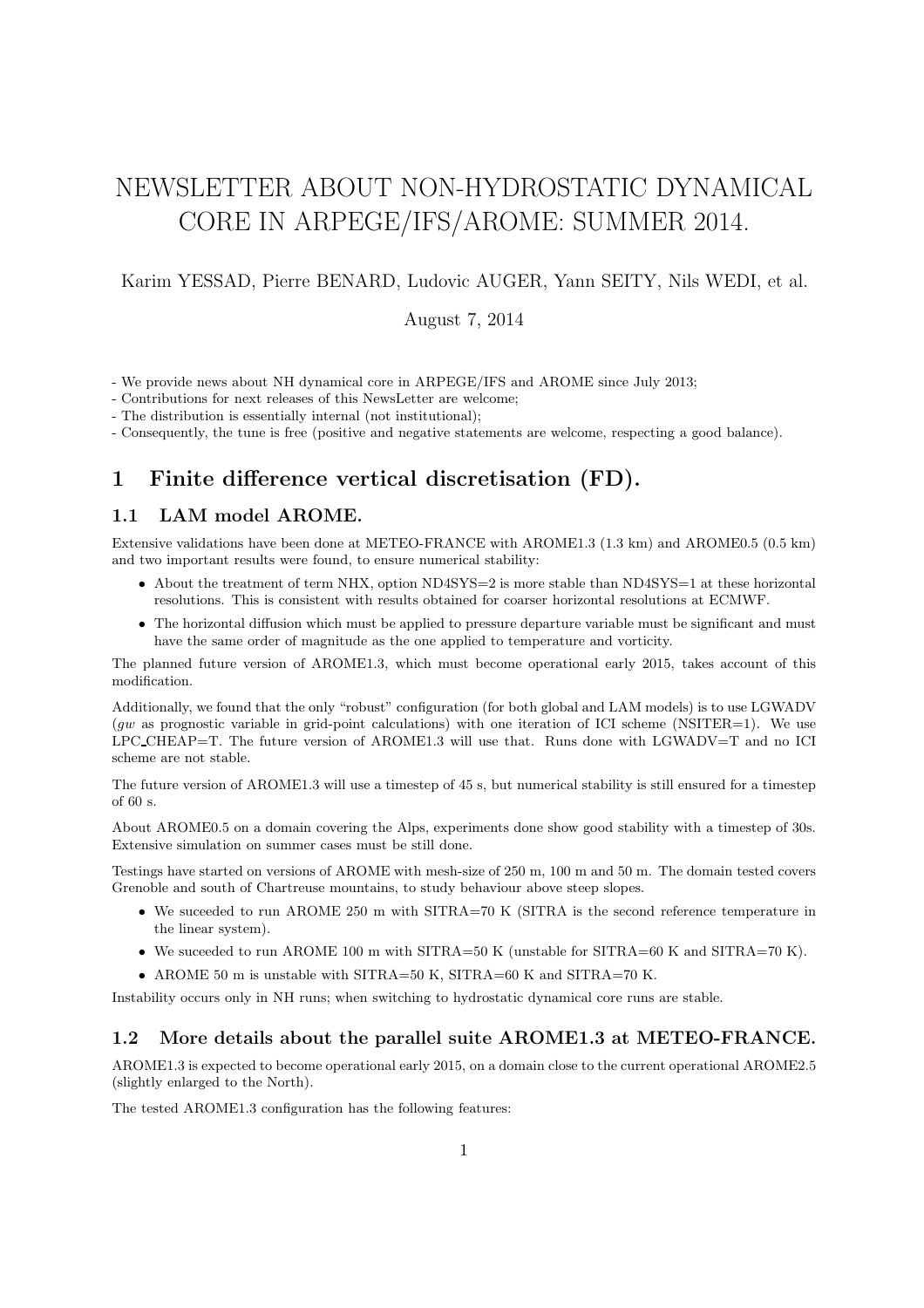- Timestep: 45 s.
- 90 levels.
- Bottom level at 5 m.
- Upper level at 1000 Pa.
- Coupling frequency: 1h.
- LGWADV with one iteration of ICI scheme (PC CHEAP).
- ND4SYS2 and RDAMPPD=20.
- Cycle cy40\_op1.
- Horizontal domain (1440x1536 points):Lambert projection centered at (2 E,46.7 N).

This model has been evaluated in spin-up mode, on case studies (Xynthia storm for instance) and also on longer periods:

- Daily experimental runs on a small domain since June 2012.
- 48 most active convective situations from summer 2012.
- January 2013 (containing both anticyclonic situations and heavy-snow events).
- July 2013 (containing severe convection with hailstorms).

Results: A cell tracking algorithm has been applied on simulated and observed radar reflectivities from summer 2012 convective cases. It shows that AROME-1.3km cells are more realistic than AROME-2.5km ones, in terms of size, intensity and life-time. Indeed, AROME-2.5km had e tendency to produce too large and too active convective cells, with an over-estimation of their life-time. AROME-1.3km significantly reduces these defaults. In terms of scores, AROME-1.3km configuration improves rainfall scores, especially in summer, but also 10 m winds and simulated satellite radiances.

#### 1.3 Testings done at ECMWF

ECMWF is happy with the progress made using the Fast Legendre Transforms (FLTs) (Wedi et al, 2013), as this allows to reduce the cost of the Legendre transforms at higher  $(>=T2047)$  resolutions. An effort has been made by Meteo-France (Ryad EL KHATIB) to harmonize the reduced Gaussian grid computation between MF and ECMWF. George Mozdzynski has since made a new version that is substiantially more efficient, especiacially at very high resolutions, and as a result we were able to compute a T15999 ( 1.3km) reduced Gaussian grid. But no model runs have been done with this so far.

ECMWF has worked extensivly on the software to create/derive the underlying climatological surface fields that are needed to perform global simulations at NH resolutions. With 40r3 ECWF will introduce revised fields for orography and land-sea mask, surface albedos and subgrid-orographic parameters.

ECMWF is in the process of testing a horizontal resolution upgrade for next year. There are several possibilities, one of which is to move away from the linear grid: a) due to aliassing that is becoming more difficult to control at higher resolutions and b) the cost of communicating and computing the Legendre transforms (even wit FLT). Especially at high core counts, the so called cubic grid (with at least  $4N+1$  gridpoints to N waves) is substantially more efficient in this respect. While moving to higher resolution for surface features, physics, and moist quantities, the resolution used in the SI scheme is relatively coarser (truncated, but only to 3-4dx). It would also maintain the validity of the hydrostatic equation set for longer. E.g. a T1999 cubic grid could be run with the T3999 ( 5km) gridpoint fields, providing a significant advantage in terms of CPU time compared to the linear grid configuration. Moreover, the time-step can be chosen larger (within limits). Various configurations are tested at the moment, for example a T1279 and a T1599 cubic grid.

Sylvie Malardel had found two reasons for the instability of the NH without the ICI scheme at ECMWF, a highly-oscillatory NH pressure departure and steep orography. No satisfactory solution (without deterioating results) had been found. The existing NH has not been developed further during 2014. But with the possibility to run one of the ICI iterations at lower resolution (end of 2014 as part of Oops developments), it will be tested, how this could improve the stability at reduced cost.

Michail Diamantakis has found a weak instability (and a fix in 40r3) in the SL trajectory calculations that was previously circumvented by a fix of Mariano Hortal (but that had detrimental impacts on the stratospheric scores). This had been disabled by mistake, leading to occasional major rejections of satellite information, especially in the stratosphere when sudden stratospheric warmings occur. Unfortunately, the fix has little impact on the NH stability.

Other ECMWF developments are detailed below in part 3.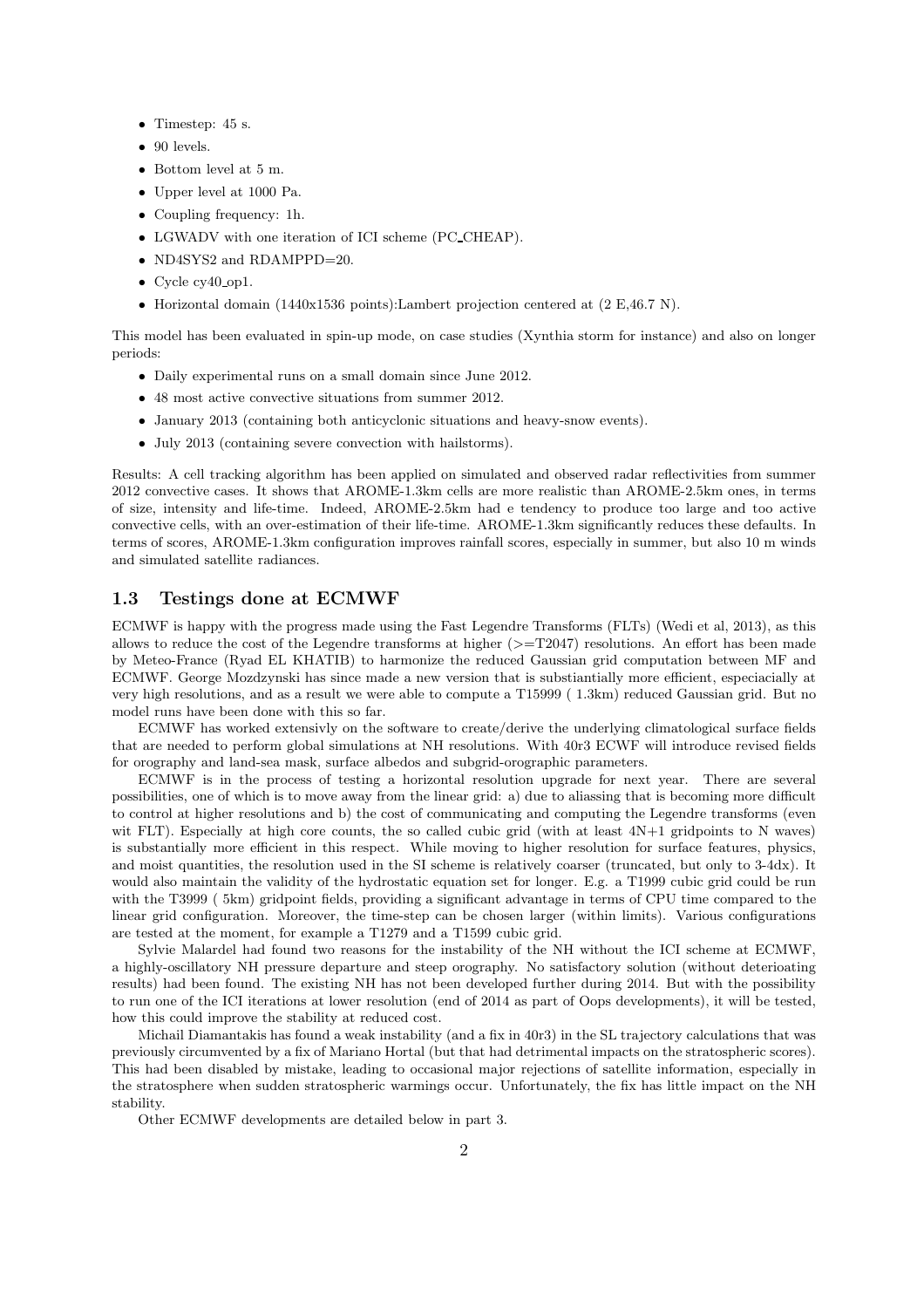# 2 Finite elements vertical discretisation (VFE).

ALADIN partners Jozef Vivoda and Petra Smoliková provided significant developments during autumn 2013. These developments were merged on the top of CY40 and entered cycle 40T1. New features could be sum-up as follows:

- The finite-element basis is redefined.
- Some upper and lower boundary conditions are now taken into account in the vertical integrals too.
- More flexibility has been introduced in the definition of  $\eta$  used in the VFE operators, with a new option.
- Alternate discretisations have been introduced for some terms containing vertical derivatives.
- A bug (present at least since 2007) has been fixed in the linear system, in order to make it valid in the case where the "constraint C2" is not matched.

With these developments we are able to run stable VFE-NH simulations for the following configurations:

- LGWADV=T with one iteration of ICI scheme.
- Horizontal mesh-size  $>= 2.5$  km.
- LAM model and ARPEGE global model.

Unfortunately, instability is still present in AROME1.3 and AROME0.5, in cases where FD is stable.

Jozef Vivoda and Petra Smoliková are still working on VFE-NH to improve stability, but they did not get new results in 2014.

# 3 Testing alternative dynamical cores.

## 3.1 Mid-term and long-term prospectives at Meteo-France

There is now a brainstorming in Meteo-France about specifications of the dynamical cores which could be used after 2025. Some questions have been raised:

- High scalability on machines which might reach millions of processors with distributed memory.
- What type of vertical coordinate above steep slopes? Is there actually an issue? It is not guaranteed that terrain-following vertical coordinates could still be used with slopes above 70%.
- Spectral representation could be abandoned for horizontal discretisation. Alternative grid-point discretisations must be examined.
- To sum-up, a lot of "possibles" exist, one must find the ones which will improve NWP and this is not an easy task.

## 3.2 Research done at ECMWF

ECMWF has been pro-active in this respect by attempting to answer some of the questions raised above or to build the necessary infrastructure to be able to answer these questions in the future. Based on the widely accepted very small impact of using NH systems with grid-meshes  $\geq$  5 km, the official deadline for an operational NH model at ECMWF may be delayed to the date when the grid-mesh will go well below 5 km.

It is very clear from the prospectus of emerging energy-efficient computing architectures, that IFS needs to accommodate flexibility in the equations solved, flexibility in the solvers used, flexibility on the meshes and grids used, and flexibility on the communication patterns. With this in mind, ECMWF has or is in the process of starting two important projects:

- In 2013 the ERC Advanced grant PanthaRhei project started with Piotr Smolarkiewicz as the principal investigator and hosted by ECMWF.
- In 2014 the PolyMitos project will be initiated, which is part of the scalability programme, to lay the foundations for a more scalable IFS future.

Two main developments have been undertaken in 2014 with resources from PantaRhei and the CRESTA project:

• The development of a parallel data structure that facilitates the generation of a compact stencil, unstructured mesh. One special case of this new parallel mesh generator allows to arrange the mesh around the reduced Gaussian gridpoints, which in return allows the spectral transforms as before.